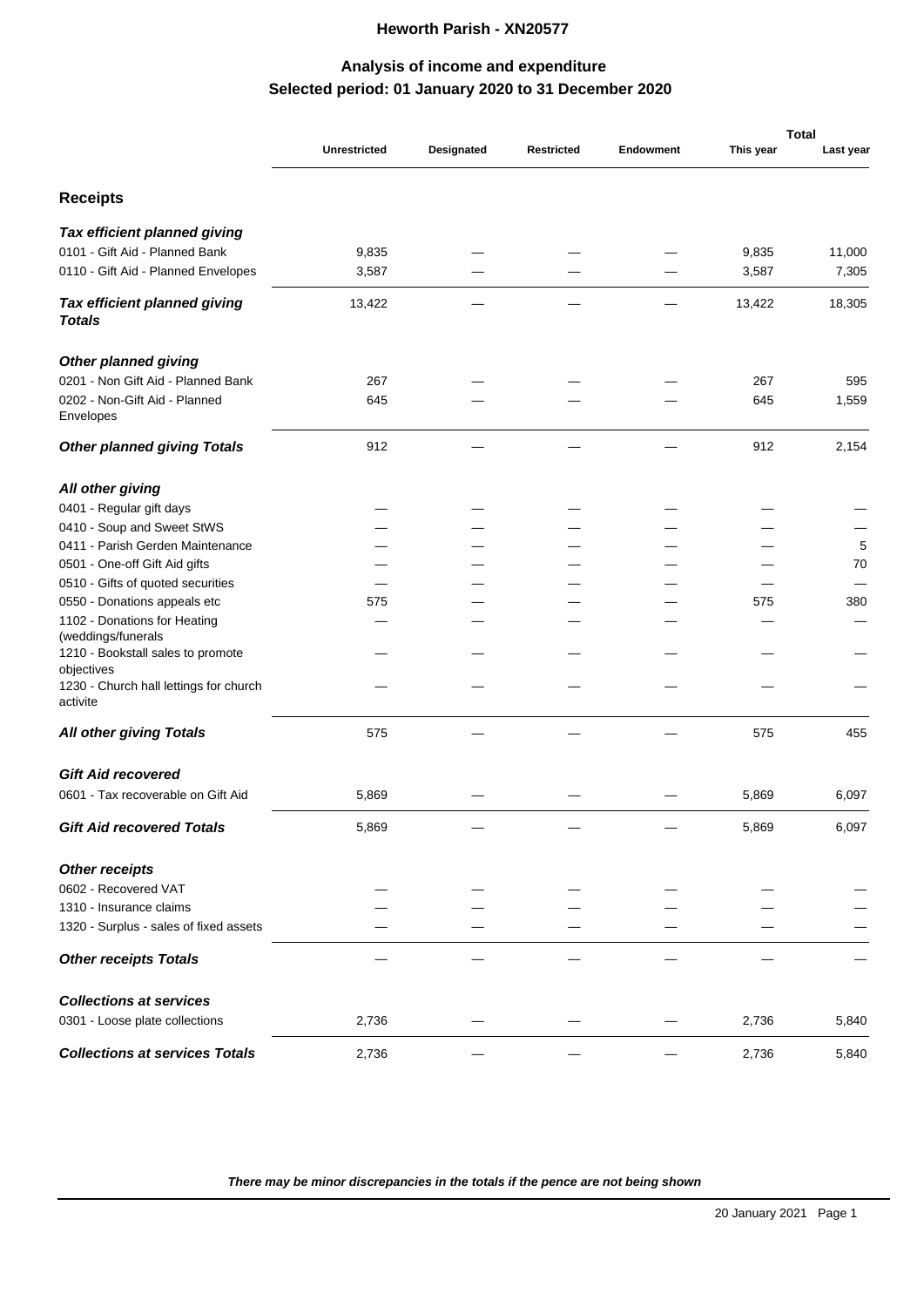|                                                             |                     |            |                   |           |           | <b>Total</b> |
|-------------------------------------------------------------|---------------------|------------|-------------------|-----------|-----------|--------------|
|                                                             | <b>Unrestricted</b> | Designated | <b>Restricted</b> | Endowment | This year | Last year    |
| Legacies                                                    |                     |            |                   |           |           |              |
| 0701 - Legacies                                             | 168                 |            |                   |           | 168       | 23,630       |
|                                                             |                     |            |                   |           |           |              |
| Legacies Totals                                             | 168                 |            |                   |           | 168       | 23,630       |
| Grants (re-occurring or on-off)                             |                     |            |                   |           |           |              |
| 0801 - Recurring grants                                     |                     |            |                   |           |           |              |
| 08A1 - Non-recurring one-off grants                         |                     |            |                   |           |           |              |
| Grants (re-occurring or on-off)<br>Totals                   |                     |            |                   |           |           |              |
| Income from fund raising                                    |                     |            |                   |           |           |              |
| 0901 - Other funds generated                                | 582                 |            |                   |           | 582       | 118          |
| 0910 - Rummage sales etc                                    |                     |            |                   |           |           |              |
| 0911 - St Crux and Table Tops etc ST<br>Wulstans            |                     |            |                   |           |           | 785          |
| 0912 - Table Tops, Fairs Holy Trinity                       |                     |            |                   |           |           | 1,888        |
| Income from fund raising Totals                             | 582                 |            |                   |           | 582       | 2,792        |
| Dividends and interest                                      |                     |            |                   |           |           |              |
| 1001 - Dividends                                            | 419                 |            |                   |           | 419       | 407          |
| 1020 - Bank and building society<br>interest                | 4                   |            |                   |           | 4         | 51           |
| 1030 - Rent from lands or buildings                         |                     |            |                   |           |           |              |
| Dividends and interest Totals                               | 424                 |            |                   |           | 424       | 459          |
| Statutory fees                                              |                     |            |                   |           |           |              |
| 1101 - Fees for weddings and funerals                       | 1,545               |            |                   |           | 1,545     | 4,224        |
| <b>Statutory fees Totals</b>                                | 1,545               |            |                   |           | 1,545     | 4,224        |
| Income from trading (hall, magazines, bookstalls)           |                     |            |                   |           |           |              |
| 0902 - Rent from hire of St Wulstans<br>Church Bui          | 1,555               |            |                   |           | 1,555     | 3,455        |
| 1220 - Bookstall sales - fund raising                       |                     |            |                   |           |           | 45           |
| 1240 - Church hall lettings - Resulting in                  |                     | 4,830      |                   |           | 4,830     | 8,523        |
| fund<br>1250 - Magazine income - advertising                |                     |            |                   |           |           |              |
| 1260 - Parish magazine sales                                |                     |            |                   |           |           |              |
| Income from trading (hall,<br>magazines, bookstalls) Totals | 1,555               | 4,830      |                   |           | 6,385     | 12,023       |
| <b>Receipts Grand totals</b>                                | 27,791              | 4,830      |                   |           | 32,621    | 75,983       |
| <b>Payments</b>                                             |                     |            |                   |           |           |              |
| Fund raising costs                                          |                     |            |                   |           |           |              |
| 1701 - Fees paid to fund raisers                            |                     |            |                   |           |           |              |
| 1710 - Costs of applying for grants                         |                     |            |                   |           |           |              |
| 1720 - Costs of stewardship campaign                        |                     |            |                   |           |           |              |
| 1730 - Costs of fetes & other events                        |                     |            |                   |           |           |              |
| 2342 - SS4S                                                 |                     |            |                   |           |           |              |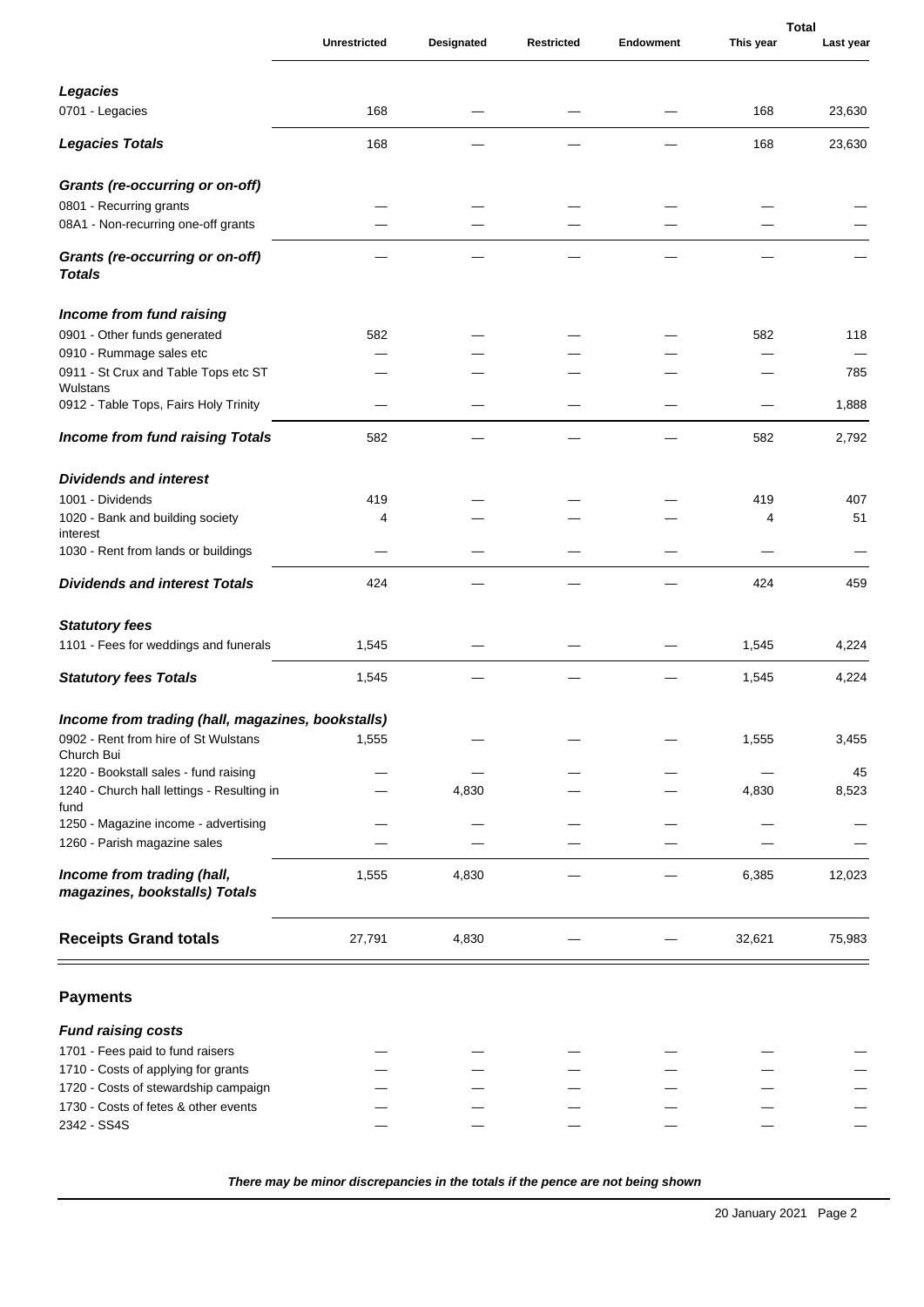|                                                    |                     |            |                   |           | <b>Total</b> |           |
|----------------------------------------------------|---------------------|------------|-------------------|-----------|--------------|-----------|
|                                                    | <b>Unrestricted</b> | Designated | <b>Restricted</b> | Endowment | This year    | Last year |
| Fund raising costs Totals                          |                     |            |                   |           |              |           |
| <b>Church Running Expenses</b>                     |                     |            |                   |           |              |           |
| 1740 - Investment management costs                 |                     |            |                   |           |              |           |
| 2120 - Council tax                                 |                     |            |                   |           |              |           |
| 2301 - Church running - Holy Trinity               | 4,270               |            |                   |           | 4,270        | 4,493     |
| insurance                                          |                     |            |                   |           |              |           |
| 2302 - St Wulstan's -                              | 145                 |            |                   |           | 145          | 299       |
| Telephone/broadband230                             |                     |            |                   |           |              |           |
| 2310 - Holy Trinity - Church telephone             | 360                 |            |                   |           | 360          | 300       |
| 2320 - Organ / piano tuning                        | 204                 |            |                   |           | 204          |           |
| 2330 - Holy Trinity Church maintenance             | 237                 |            |                   |           | 237          | 924       |
| 2331 - Holy Trinity Cleaning                       | 2,492               |            |                   |           | 2,492        | 1,216     |
| 2332 - St Wulstans - Insurance                     | 597                 |            |                   |           | 597          | 714       |
| 2333 - Holy Trinity - Garden                       |                     | 45         |                   |           | 45           | 494       |
| 2334 - St Wulstans Church - Garden                 |                     |            |                   |           |              | 190       |
| 2335 - St Wulstan - Maintenance                    | 121                 |            |                   |           | 121          | 1,704     |
| 2336 - St Wulstan - Cleaning                       | 566                 |            |                   |           | 566          | 1,179     |
| 2340 - Upkeep of services - parish                 | 1,315               |            |                   |           | 1,315        | 1,015     |
| 2341 - Church Youth and childrens work             |                     |            |                   |           |              | 101       |
| 2350 - Upkeep of churchyard                        |                     |            |                   |           |              | 90        |
| 2359 - Holy Trinity Equipment                      |                     |            |                   |           |              |           |
| 2360 - HT Stationery/Admin                         | 6,547               |            |                   |           | 6,547        | 1,827     |
| 2361 - St Wulstan Stationery/Admin                 | 408                 |            |                   |           | 408          | 267       |
| 2362 - St Wulstans Church Equipment                |                     |            |                   |           |              |           |
| 2501 - Magazine expenses                           |                     |            |                   |           |              |           |
| 2511 - Gifts to Parishioners                       |                     |            |                   |           |              |           |
| 2601 - Governance costs                            |                     |            |                   |           |              |           |
| examination/audit fee<br>2941 - DON'T USE          |                     |            |                   |           |              |           |
| 2950 - Another not to use                          |                     |            |                   |           |              |           |
| 2960 - excess do not use                           |                     |            |                   |           |              |           |
|                                                    |                     |            |                   |           |              |           |
| <b>Church Running Expenses</b><br>Totals           | 17,266              | 45         |                   |           | 17,311       | 14,818    |
| New Building work                                  |                     |            |                   |           |              |           |
| 2901 - New building parsonage house                |                     |            |                   |           |              |           |
| 2910 - New building house for curate               |                     |            |                   |           |              |           |
| 2920 - New building Church                         |                     |            |                   |           |              |           |
| 2930 - New building Hall                           |                     |            |                   |           |              |           |
| New Building work Totals                           |                     |            |                   |           |              |           |
|                                                    |                     |            |                   |           |              |           |
| Mission giving & donations                         |                     |            |                   |           |              |           |
| 1801 - Giving to missionary societies              | 200                 |            |                   |           | 200          |           |
| 1830 - Giving - relief and development<br>agencies |                     |            |                   |           |              |           |
| 1850 - Home mission                                | 354                 |            |                   |           | 354          | 3,400     |
| 1870 - Secular charities                           |                     |            |                   |           |              |           |
|                                                    |                     |            |                   |           |              |           |
| Mission giving & donations<br>Totals               | 554                 |            |                   |           | 554          | 3,400     |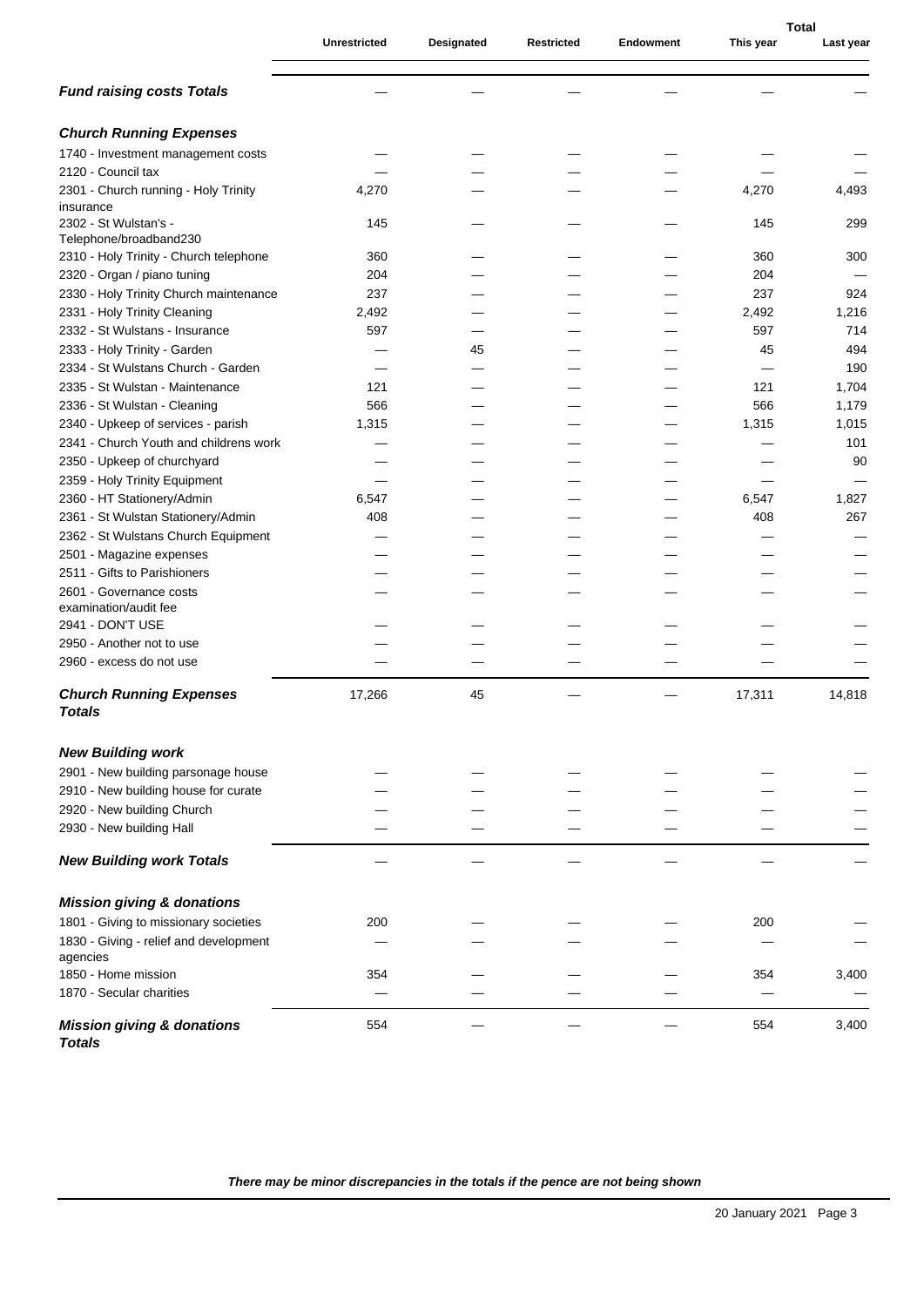|                                                    |                     |            |                   |                  | <b>Total</b> |           |
|----------------------------------------------------|---------------------|------------|-------------------|------------------|--------------|-----------|
|                                                    | <b>Unrestricted</b> | Designated | <b>Restricted</b> | <b>Endowment</b> | This year    | Last year |
| Freewill giving                                    |                     |            |                   |                  |              |           |
| 1901 - Freewill Giving - Diocese                   | 13,000              |            |                   |                  | 13,000       | 18,600    |
| 1910 - Ministry parish share etc                   |                     |            |                   |                  |              |           |
| Freewill giving Totals                             | 13,000              |            |                   |                  | 13,000       | 18,600    |
| Church expenses on mission & evangalism            |                     |            |                   |                  |              |           |
| 2170 - Education                                   |                     |            |                   |                  |              |           |
| 2201 - Parish training and mission                 |                     |            |                   |                  |              |           |
| Church expenses on mission &<br>evangalism Totals  |                     |            |                   |                  |              |           |
| Church utilities (not insurance)                   |                     |            |                   |                  |              |           |
| 2337 - St Wulstans - Water                         | 155                 |            |                   |                  | 155          | 220       |
| 2338 - St Wulstans - electricity                   | 1,261               |            |                   |                  | 1,261        | 582       |
| 2339 - St Wulstans - Gas                           | 1,053               |            |                   |                  | 1,053        | 1,207     |
| 2401 - Church running - HT electric                | 380                 |            |                   |                  | 380          | 583       |
| 2410 - Church running - HT gas                     | 2,609               |            |                   |                  | 2,609        | 3,009     |
| 2420 - Church running - HT water                   | 148                 |            |                   |                  | 148          | 323       |
| 2430 - Church running - oil                        |                     |            |                   |                  |              |           |
| 2440 - Church running - heating and<br>lighting    |                     |            |                   |                  |              |           |
| Church utilities (not insurance)<br>Totals         | 5,608               |            |                   |                  | 5,608        | 5,928     |
| Cost of trading (hall, books, etc)                 |                     |            |                   |                  |              |           |
| 2510 - Bookstall costs                             |                     |            |                   |                  |              |           |
| 2520 - Hall running - oil                          |                     |            |                   |                  |              |           |
| 2530 - Hall running - electricity                  |                     | 263        |                   |                  | 263          | 344       |
| 2540 - Hall running - gas                          |                     | 1,672      |                   |                  | 1,672        | 1,966     |
| 2550 - Hall running - insurance                    |                     |            |                   |                  |              |           |
|                                                    |                     |            |                   |                  |              |           |
| 2560 - Hall running - maintenance                  |                     | 418        |                   |                  | 418          | 432       |
| 2561 - Hall running - Garden<br>Maintenance        |                     | 25         |                   |                  | 25           | 135       |
| 2570 - Hall running - cleaning                     |                     | 1,292      |                   |                  | 1,292        | 1,334     |
| 2580 - Hall running - water                        |                     | 338        |                   |                  | 338          | 427       |
| 2590 - Hall running - heating and                  |                     |            |                   |                  |              |           |
| lighting                                           |                     |            |                   |                  |              |           |
| Cost of trading (hall, books, etc)<br>Totals       |                     | 4,010      |                   |                  | 4,010        | 4,639     |
| Major repairs to church                            |                     |            |                   |                  |              |           |
| 2602 - Professional Fees                           |                     |            |                   |                  |              | 750       |
| 2700 - HT Church- Internal Upgrade                 |                     |            |                   |                  |              |           |
| 15/16                                              |                     |            |                   |                  |              |           |
| 2701 - HT - Church major structure repir           |                     |            |                   |                  |              |           |
| 2702 - SW - church Major structural<br>repair      |                     |            |                   |                  |              |           |
| 2710 - HT - Church major installation<br>repairs   |                     |            |                   |                  |              |           |
| 2711 - SW - church major installation<br>repairs   |                     |            |                   |                  |              |           |
| 2720 - HT - Church interior and exterior<br>decora |                     |            |                   |                  |              |           |
| 2721 - SW - Church interior and exterior<br>decora |                     |            |                   |                  |              |           |